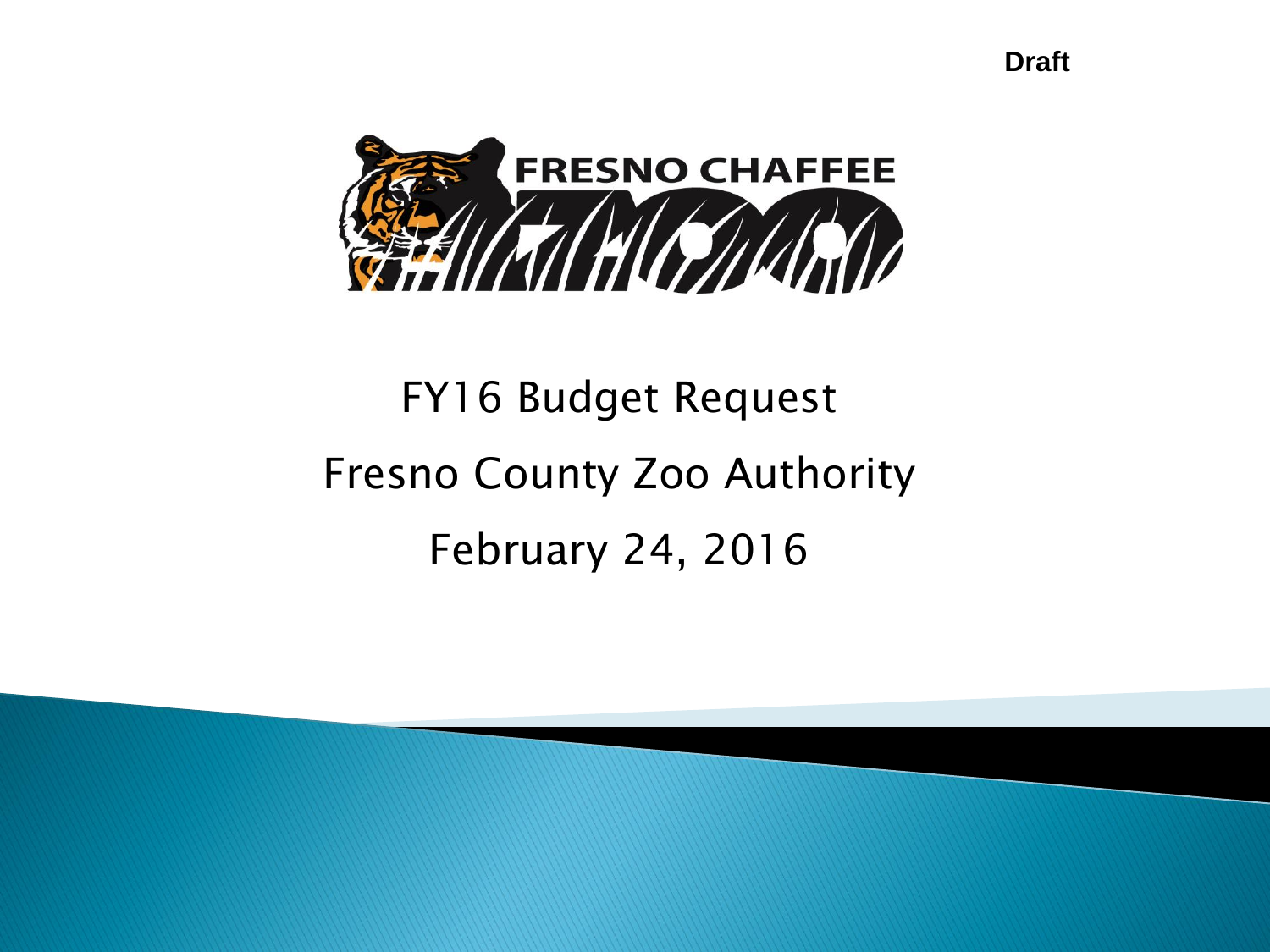# **Highlights for 2015**

- African Adventure opened October 15, 2015 to the general public.
- ▶ October December 2015 attendance was 233,620 compared to 133,431 for October December 2014, an increase of 75%.
- ▶ 2015 attendance was 808,914 compared to 703,325 for 2014, an increase of 15%.
- **Implemented new point-of-sale system allowing for online sales of admissions,** education classes, and special events. Also captures member visitation, utilizes a virtual membership card, and barcodes tickets purchased online allowing for faster entry at the front gate.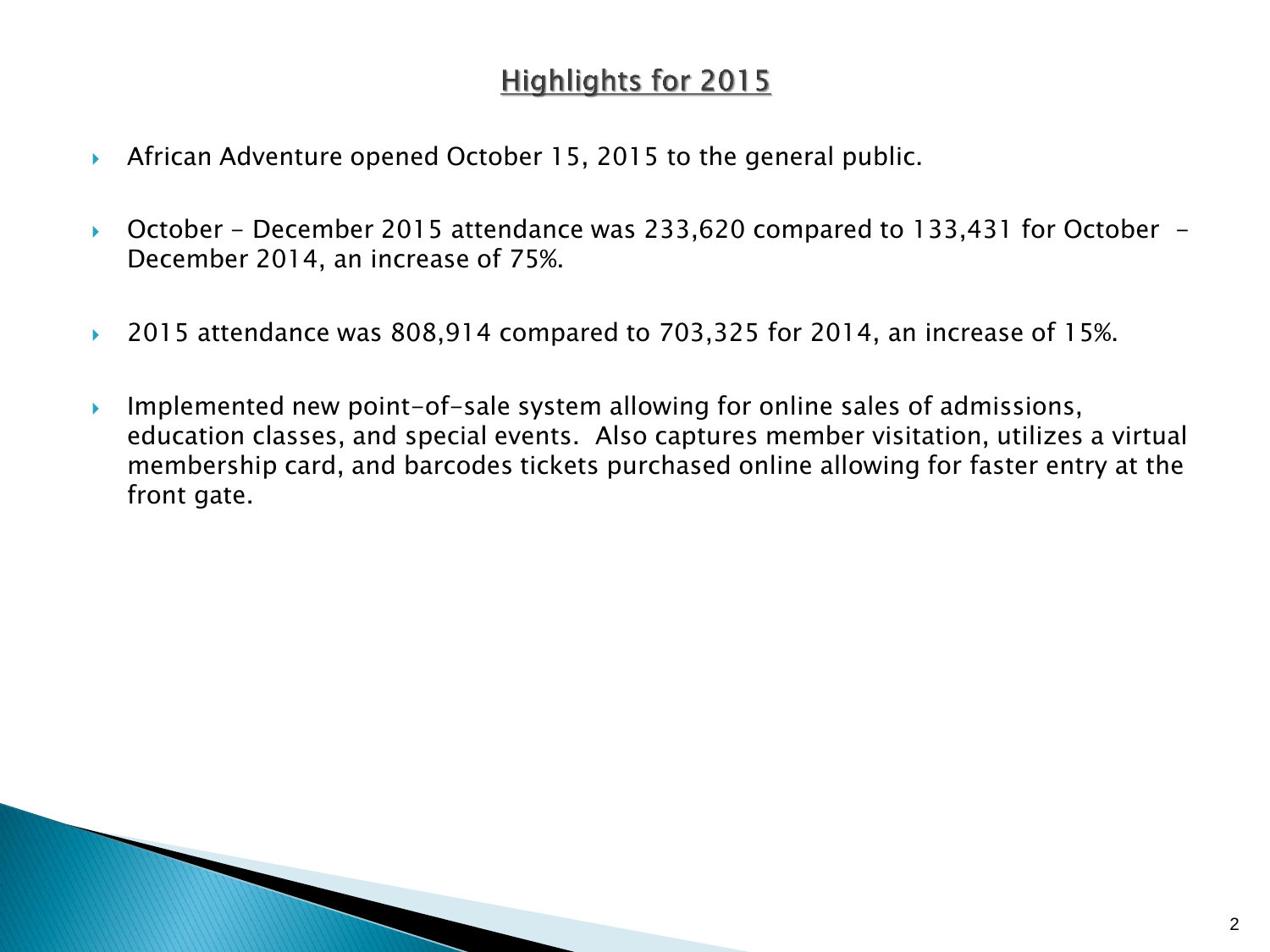## **Attendance**

- 2016 budgeted attendance of 850,000
- ▶ 2015 budget of 700,000 visitors
- Historical attendance figures:
	- $\cdot$  2015 808,914 + 15%
	- $\cdot$  2014 703,325 + 2%
	- $\cdot$  2013 691,320 + 18%
	- $\cdot$  2012 585,226 + 14%

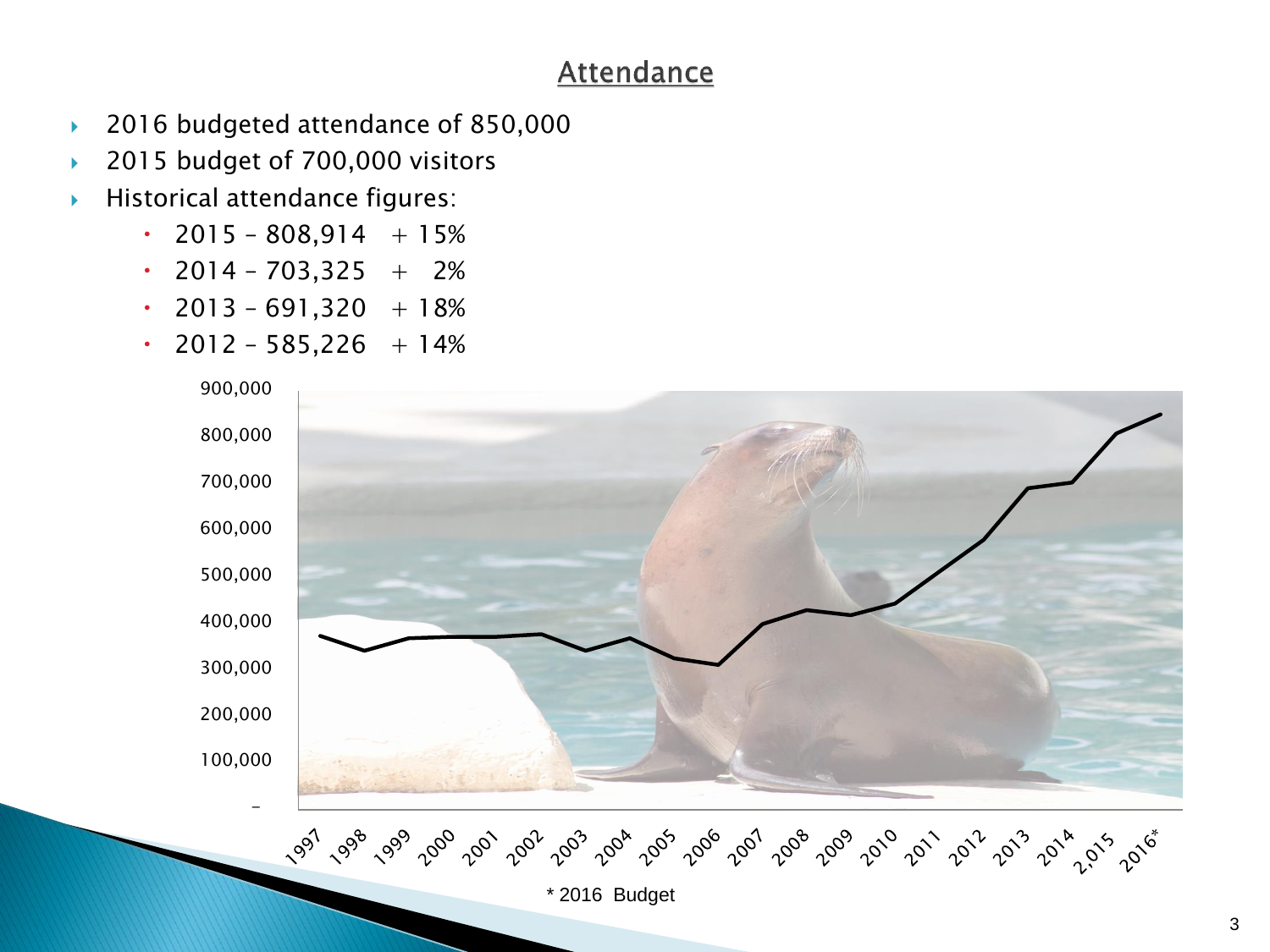# 2016 Budget Assumptions

- ▶ 2016 projected attendance of 850,000.
- African Adventure adds 13 acres increasing the zoo by 72%. The entire expansion area adds 21 acres for a total of 39 acres.
- ▶ 2016 will add 15 full time staff. Including proposed positions, there will be a total of 131 full time positions and 87 part time positions in 2016.
- Substantial increase to operating expenses related to African Adventure.
- Admission prices increase with adults going from \$7 to \$10 and seniors and children going from \$3.50 to \$5.50. Family memberships increase to \$75 with a \$10 discount for Fresno County residents.
- Giraffe feeding, Stingray Bay and school group pricing remain the same.
- Newly created Deputy Director position for 2016.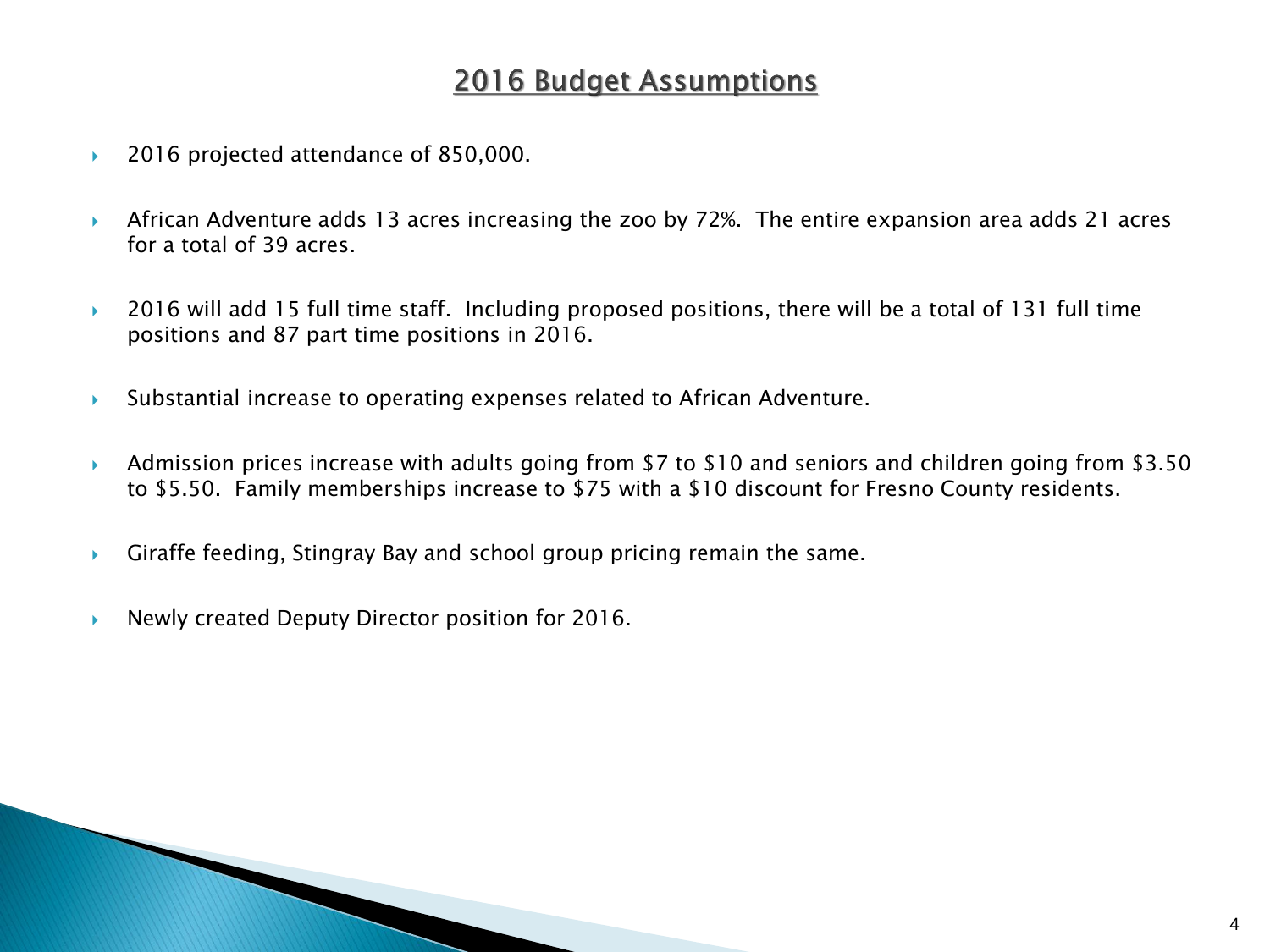## **Fresno's Chaffee Zoo Corporation Income Statement**

2016 Budget

|                                     | FY16 Budget  | <b>FY15</b><br><b>Budget</b> | <b>FY15 Actual</b><br>@ 12/30/15 | <b>FY14</b><br><b>Audited</b> |
|-------------------------------------|--------------|------------------------------|----------------------------------|-------------------------------|
| <b>REVENUE</b>                      |              |                              |                                  |                               |
| <b>Self-Generated Revenue</b>       |              |                              |                                  |                               |
| Admissions                          | \$3,854,100  | \$2,261,000                  | \$2,433,628                      | \$2,176,323                   |
| Adopt an Animal                     | \$40,000     | \$40,000                     | \$32,690                         | \$38,377                      |
| <b>Board Designated for Endow</b>   | \$50,000     | \$50,000                     | \$12,829                         | \$215,863                     |
| Education                           | \$394,600    | \$288,600                    | \$348,164                        | \$308,287                     |
| <b>Food Services</b>                | \$450,500    | \$319,000                    | \$410,571                        | \$288,513                     |
| Gift Shop                           | \$450,500    | \$371,000                    | \$440,843                        | \$357,104                     |
| Giraffe Feeding                     | \$263,000    | \$196,000                    | \$204,558                        | \$185,653                     |
| Grants/Fundraising                  | \$227,500    | \$1,108,500                  | \$683,475                        | \$388,661                     |
| Group Event/Facility Rental         | \$327,000    | \$250,000                    | \$374,585                        | \$233,267                     |
| <b>Interest Income</b>              | \$352,500    | \$286,000                    | \$234,614                        | \$418,991                     |
| Investment Income                   | \$0          | \$0                          | \$138,683                        | $(\$61,179)$                  |
| Membership                          | \$1,100,000  | \$820,000                    | \$986,884                        | \$830,803                     |
| <b>Special Events</b>               | \$736,000    | \$630,000                    | \$625,955                        | \$575,942                     |
| <b>Stingray Exhibit</b>             | \$357,000    | \$287,000                    | \$304,133                        | \$284,447                     |
| Other                               | \$66,500     | \$54,500                     | \$55,026                         | \$59,656                      |
| <b>Total Self-Generated Revenue</b> | \$8,669,200  | \$6,961,600                  | \$7,286,639                      | \$6,300,708                   |
| Measure Z-Capital Funds             | \$20,200     | \$23,250                     | \$21,247,629                     | \$31,938,372                  |
| <b>Measure Z Operating Funds</b>    | \$4,250,120  | \$4,500,120                  | \$4,287,523                      | \$3,547,371                   |
| <b>TOTAL REVENUE</b>                | \$12,939,520 | \$11,484,970                 | \$32,821,792                     | \$41,786,451                  |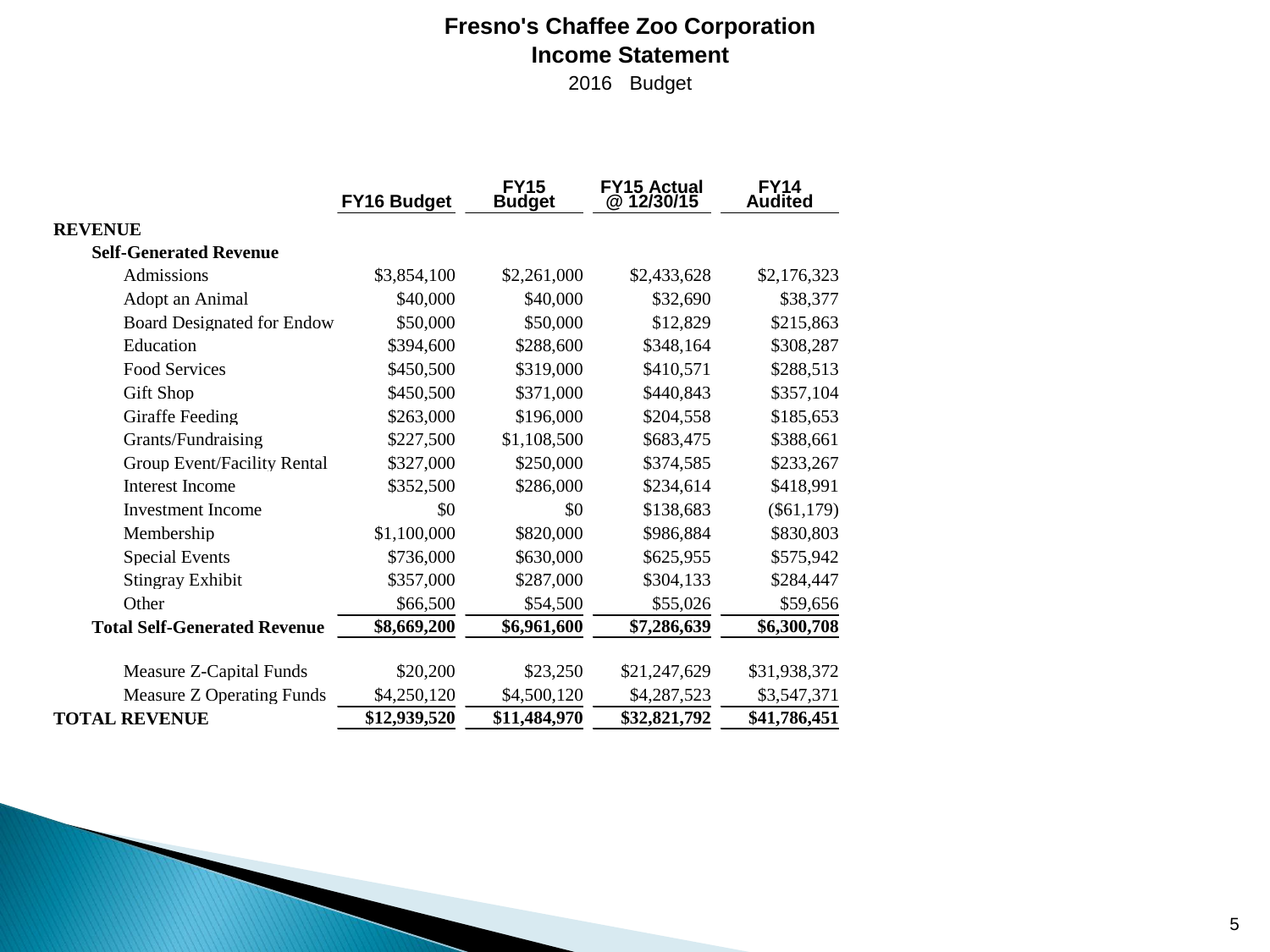#### **Fresno's Chaffee Zoo Corporation Income Statement**

2016 Budget

|                                 | FY16 Budget | <b>FY15</b><br><b>Budget</b> | FY15 Actual<br>@ 12/30/15 | <b>FY14</b><br><b>Audited</b> |
|---------------------------------|-------------|------------------------------|---------------------------|-------------------------------|
| <b>EXPENSES</b>                 |             |                              |                           |                               |
| <b>OPERATING EXPENSES</b>       |             |                              |                           |                               |
| <b>Personnel Expenses</b>       |             |                              |                           |                               |
| Administration                  | \$824,768   | \$727,278                    | \$701,632                 | \$686,628                     |
| Animal                          | \$3,185,826 | \$2,256,665                  | \$2,207,644               | \$1,819,693                   |
| Education                       | \$835,606   | \$788,645                    | \$770,220                 | \$624,496                     |
| Maintenance/Horticulture        | \$941,729   | \$667,149                    | \$566,093                 | \$512,239                     |
| Mem/Dev/Marketing               | \$679,859   | \$623,994                    | \$574,591                 | \$488,570                     |
| Operations                      | \$212,341   | \$0                          | \$0                       | \$0                           |
| Veterinary                      | \$353,984   | \$271,093                    | \$271,945                 | \$207,620                     |
| <b>Visitor Services</b>         | \$773,667   | \$690,153                    | \$655,665                 | \$633,027                     |
| <b>Total Personnel Expenses</b> | \$7,807,780 | \$6,024,977                  | \$5,747,789               | \$4,972,273                   |
| <b>Other Expenses</b>           |             |                              |                           |                               |
| Advertising                     | \$364,100   | \$315,300                    | \$260,242                 | \$321,971                     |
| <b>Animal Services</b>          | \$410,175   | \$361,500                    | \$583,985                 | \$332,912                     |
| Computer/Software               | \$60,685    | \$53,750                     | \$39,149                  | \$46,800                      |
| Conservation                    | \$125,000   | \$70,000                     | \$83,410                  | \$80,053                      |
| <b>Contracted Services</b>      | \$528,650   | \$528,400                    | \$497,415                 | \$502,215                     |
| Depreciation Expense            | \$396,546   | \$346,380                    | \$325,728                 | \$893,313                     |
| <b>Dues</b>                     | \$42,800    | \$39,105                     | \$45,354                  | \$35,840                      |
| Equipment                       | \$207,529   | \$179,350                    | \$203,843                 | \$174,966                     |
| Fleet                           | \$49,579    | \$33,220                     | \$37,678                  | \$20,012                      |
| Food/Catering                   | \$193,050   | \$134,000                    | \$213,102                 | \$128,759                     |
| Insurance                       | \$170,000   | \$155,000                    | \$162,892                 | \$150,755                     |
| <b>Miscellaneous Business</b>   | \$56,425    | \$89,668                     | \$50,282                  | \$56,086                      |
| <b>Office Supplies</b>          | \$27,270    | \$26,150                     | \$29,801                  | \$22,767                      |
| Postage                         | \$65,946    | \$61,160                     | \$55,849                  | \$50,357                      |
| Printing                        | \$155,340   | \$137,100                    | \$181,013                 | \$126,859                     |
| <b>Professional Services</b>    | \$225,500   | \$191,000                    | \$211,961                 | \$302,470                     |
| <b>Repairs and Replacements</b> | \$372,400   | \$255,900                    | \$341,022                 | \$244,185                     |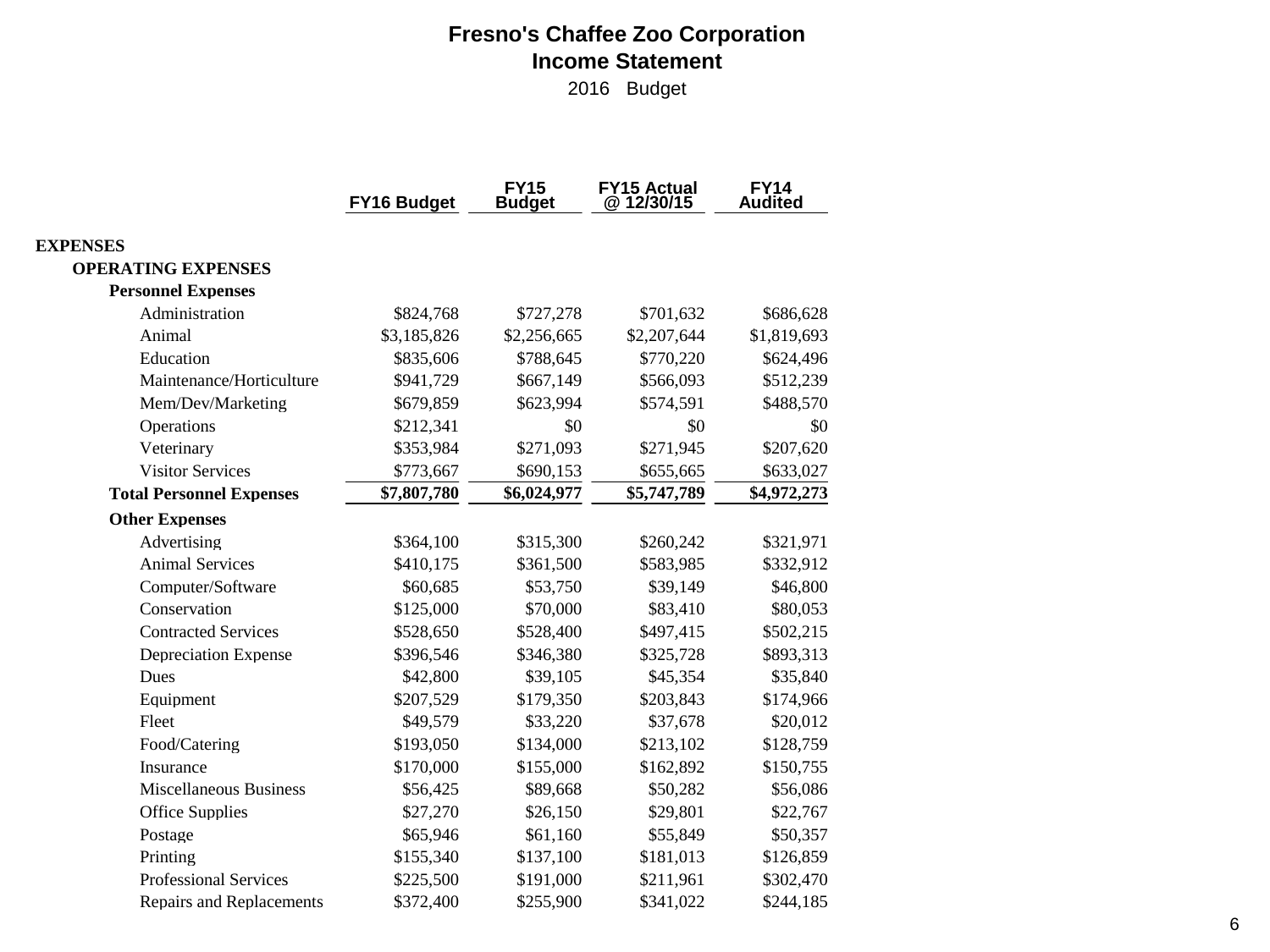#### **Fresno's Chaffee Zoo Corporation Income Statement**

2016 Budget

|                                          | FY16 Budget  | <b>FY15</b><br><b>Budget</b> | <b>FY15 Actual</b><br>@12/30/15 | <b>FY14</b><br><b>Audited</b> |
|------------------------------------------|--------------|------------------------------|---------------------------------|-------------------------------|
| Service/Bank/Credit Card Fees            | \$146,820    | \$127,230                    | \$138,841                       | \$124,799                     |
| Signage                                  | \$16,500     | \$21,050                     | \$14,952                        | \$14,045                      |
| <b>Specialized Services</b>              | \$27,500     | \$30,500                     | \$32,183                        | \$23,606                      |
| <b>Staff Development</b>                 | \$110,587    | \$90,550                     | \$66,095                        | \$73,412                      |
| <b>Supplies</b>                          | \$416,725    | \$421,070                    | \$480,956                       | \$359,858                     |
| Telephone                                | \$44,550     | \$40,500                     | \$48,079                        | \$40,042                      |
| Uniforms                                 | \$40,230     | \$34,900                     | \$42,089                        | \$31,185                      |
| <b>Utilities</b>                         | \$695,000    | \$560,000                    | \$489,271                       | \$452,793                     |
| Other                                    | \$27,125     | \$26,075                     | \$27,725                        | \$20,544                      |
| <b>Total Other Expenses</b>              | \$4,976,032  | \$4,328,858                  | \$4,662,919                     | \$4,630,603                   |
| <b>TOTAL OPERATING EXPENSES</b>          | \$12,783,812 | \$10,353,835                 | \$10,410,708                    | \$9,602,876                   |
| <b>Expansion/Nonoperating Exp.</b>       |              |                              |                                 |                               |
| Expansion/Nonoperating Exp.              | \$0          | \$100,000                    | \$7,683                         | \$106,180                     |
| <b>Total Expansion/Nonoperating Exp.</b> | \$0          | \$100,000                    | \$7,683                         | \$106,180                     |
| <b>TOTAL EXPENSES</b>                    | \$12,783,812 | \$10,453,835                 | \$10,418,392                    | \$9,709,056                   |
| <b>BEGINNING FUND BALANCE</b>            | \$82,214,259 | \$59,810,858                 | \$59,810,858                    | \$27,733,463                  |
| <b>NET SURPLUS/(DEFICIT)</b>             | \$155,708    | \$1,031,135                  | \$22,403,400                    | \$32,077,395                  |
| <b>ENDING FUND BALANCE</b>               | \$82,369,967 | \$60,841,993                 | \$82,214,259                    | \$59,810,858                  |

Notes:

**The Common Seconds** 

Beginning fund balance made up of cash, investments, accounts receivable, and other assets less accounts payable, line of credit, and accrued liabilities.

2015 operating surplus projection of approximately \$900,000 (excludes unrealized gain on investments, capital fundraising and related expenditures, depreciation, and Measure Z capital reimbursements for capital projects.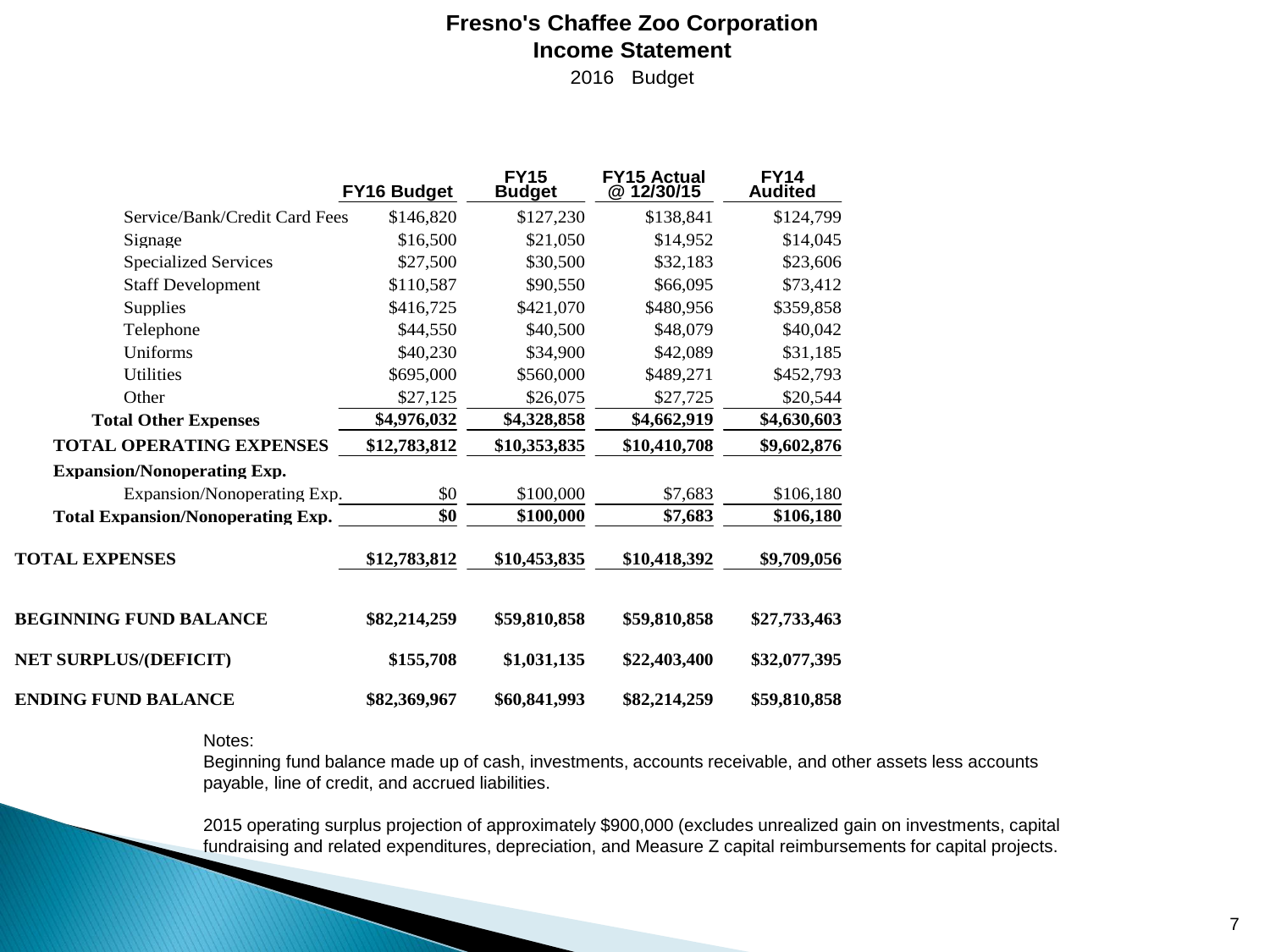### 2016 Budget Revenue Increase Support

- Admissions, concessions, giraffe feeding, retail and Stingray Bay per caps all increase with the opening of African Adventure.
- Education: increase in Adventure camp revenue, Zoomobile presentations, behind-the-scenes, and lab programs.
- Group events/facility rental: revenue increase of \$77k over 2015 budget and \$21k over 2015 year end projection.
- Membership prices increase with admission prices going up. The opening of African Adventure will result in an increase in household members. Fresno County residents will receive \$10 off a family membership.
- Special Events revenue increase of \$107k. Zoo Lights (\$55k), Zoo Boo (\$25k), Safari Night (\$13k), and Frogs and Fairytales (\$5k) all increase over 2015.
	- 2015 Zoo Lights budget of \$160k was approved prior to the 2014 event which brought in \$191k. 2016 budget is \$218k.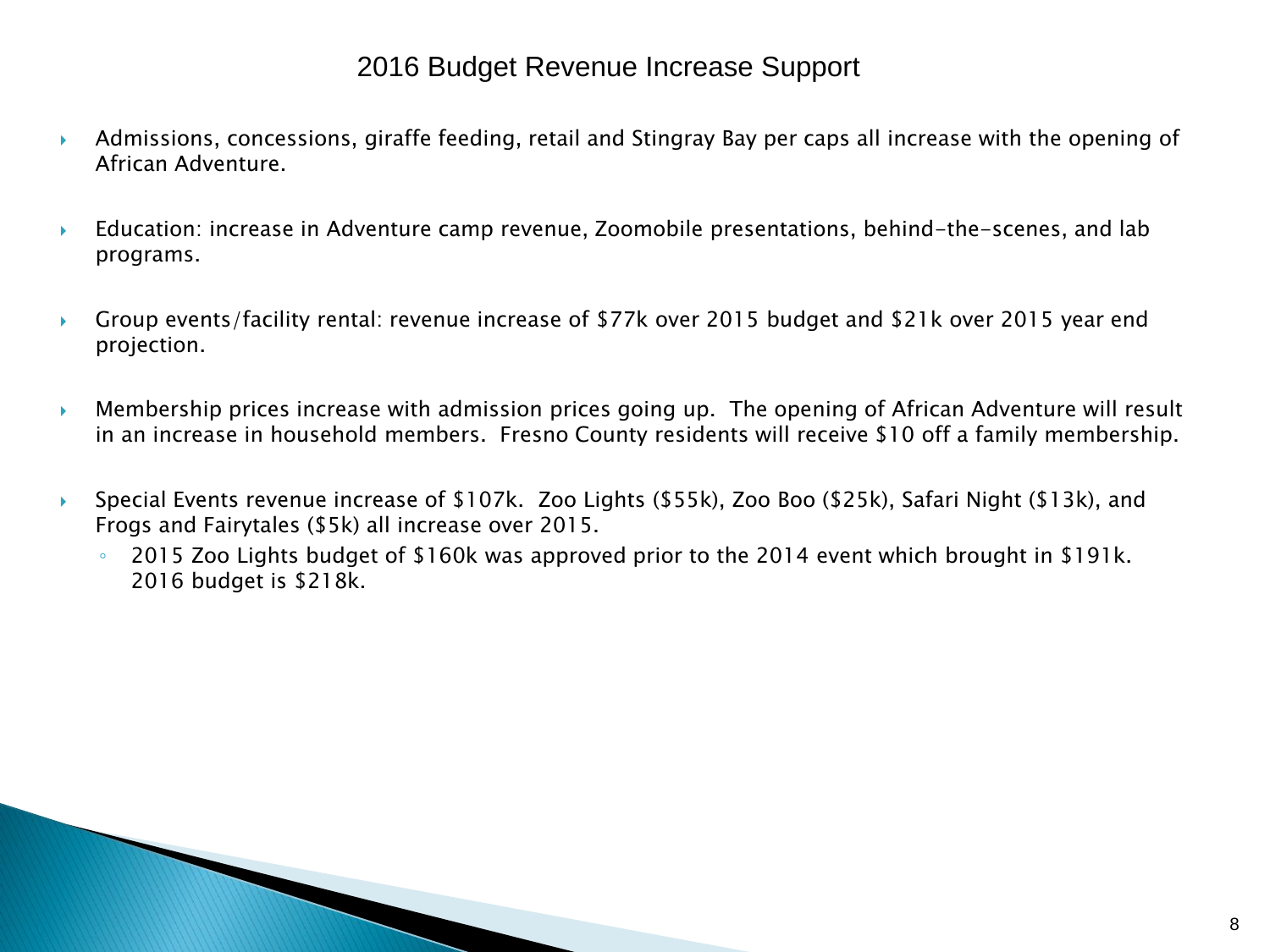# 2016 Budget Expense Increase Support

- Advertising: increase of \$49k.
- Animal Services: increase of \$49k includes animal feed increase of \$60k and animal shipping decrease of \$15k.
- Conservation: increase of \$55k. AZA set a goal for zoos and aquariums to contribute 3% of their operating budget to conservation projects, and the Fresno Chaffee Zoo is committed to reach that goal by 2023.
- Depreciation: increase of \$50k. Does not include depreciation of major exhibits (Sea Lion Cove, Africa) and infrastructure improvements. Those are done at year end so not to show multimillion dollar deficits.
- Food/Catering: increase of \$49k. Group event/facility rental revenue increase of \$77k.
- Repair and Replacement: increase of \$117k include general repair and replacement (\$54K), exhibit renovations and maintenance (\$35k), construction (\$19k), and building supplies and materials (\$10k).
- Utilities: increase of \$245k which is a 50% increase over the 2015 projected year end total.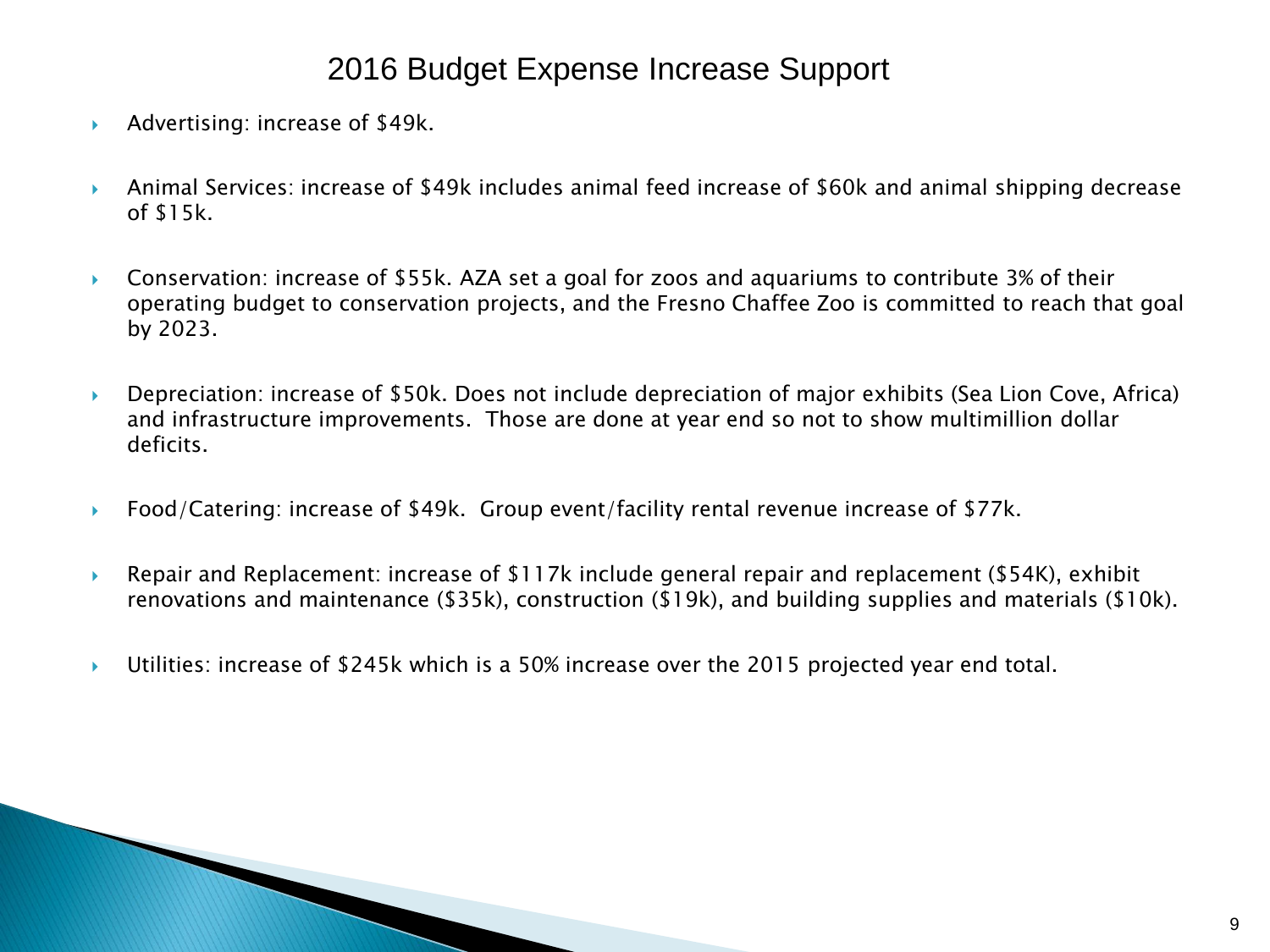## **Expenses**

#### Personnel

- ▶ 2016 Salaries and Benefits: 61% of total operating expenses are salary and benefits (industry benchmark of 58% - 63%). 2015 budget was 58% and projected year-end is 57%.
- ▶ 2016 benefits (insurance, retirement, payroll taxes and workers' compensation) is 32% of total salaries. 2015 budget was 32% and projected year-end is 28%. Received onetime workers' compensation rebate of \$92,346 in 2015.
- 2016: Health insurance premium increase originally quoted at13.9%. Insurance brokers went to market for competitive pricing. Blue Shield came back with a revised increase of 8.5% which we accepted.
- Other benefits: Excluding health insurance, benefit premiums increased slightly over 2015 rates and have very little impact on the budget.
- Includes minimum wage increase of \$1/hour.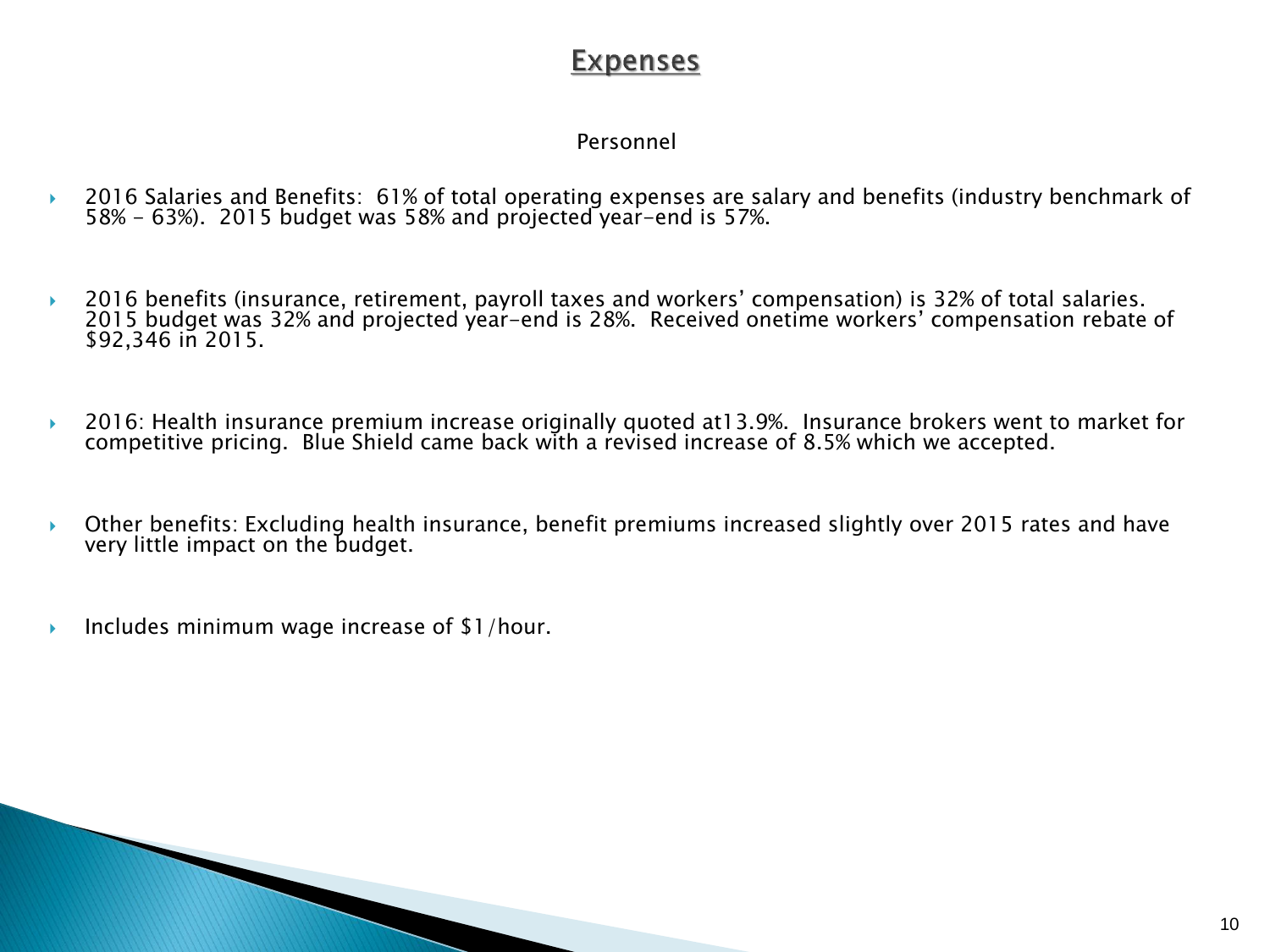# **Staffing Changes**

Deputy Director – Board has asked staff to come up with a succession plan which includes a Deputy Director position.

Assistant Curator of Birds - This position will allow a more focused oversight of our growing bird collections. It also allows for a reorganization of animal care management while adding the Valley Farms and Program Animals back to the animal department.

Zookeeper- Elephants - This position allows for the appropriate coverage for our Asian Elephants.

**MARCON** 

Veterinarian – This position allows for more coverage for our hospital staff with our growing collection due to African Adventure.

Custodial (2) – An additional 2 custodians will provide the appropriate coverage to make sure pathways are clean and neat, bathrooms are attended to and trash is dumped.

Horticulture - As the landscape in Africa matures it will require more resources. Also allows for appropriate coverage as the staff acquire more time off.

Facilities Lead - This position will provide better communication, provide additional support for staff when the facilities manager is busy or off, and to provide consistency in organizational structure.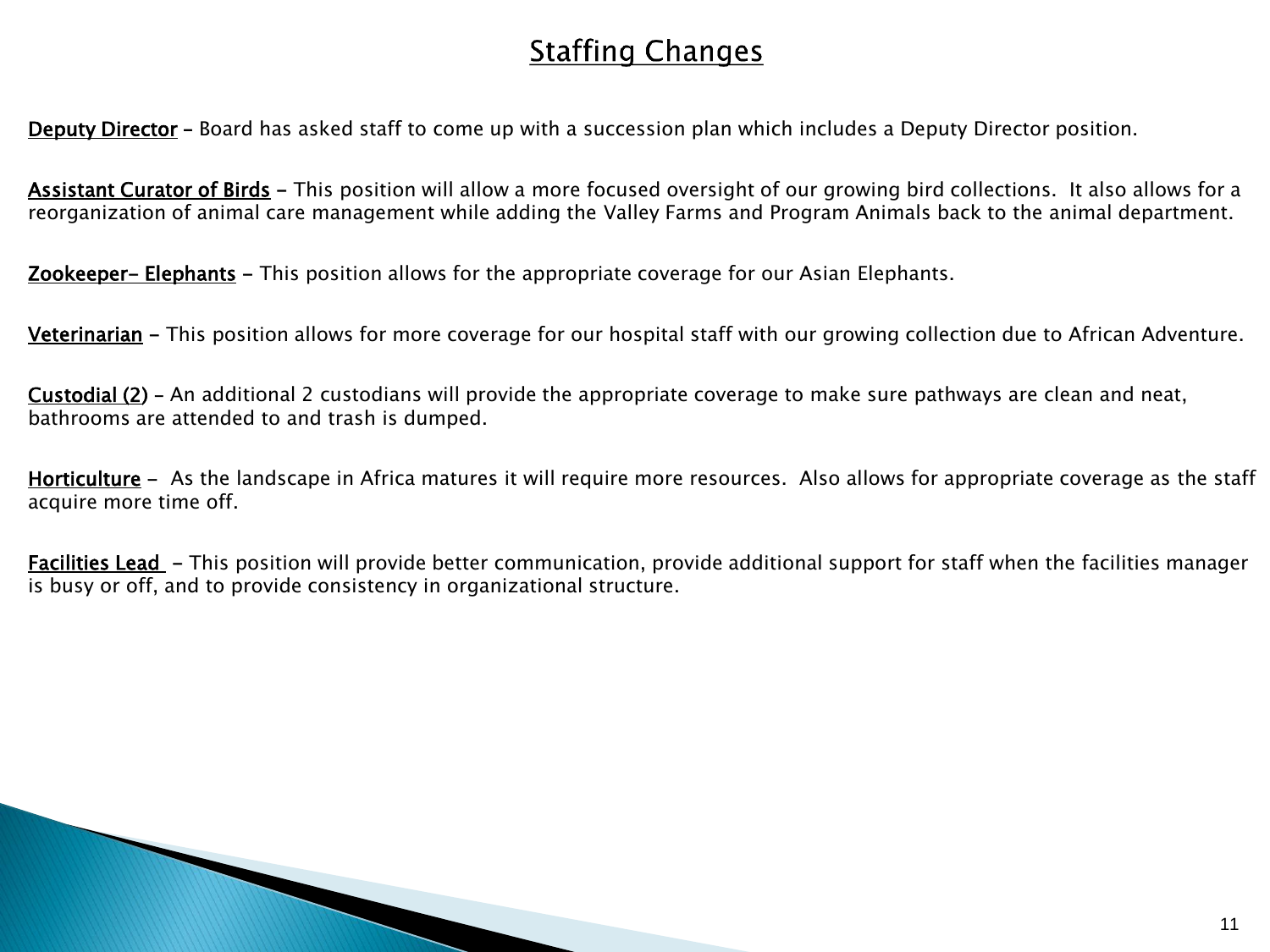# **Staffing Changes**

Interpretive Guide - The Interpretive Guide will provide an additional resource in the zoo to answer questions while monitoring an exhibit to insure the safety of our guests. This position is similar to the interpretive guides currently staffed at Stingray Bay, Tropical Treasures and giraffe feeding.

Pathway Interpretive Guides (2) - The pathway interpretive guides will be responsible for educating and interacting with guests on the pathways in African Adventure. Pathway Interpretive Guides will be required to be Certified Interpretive Guides and demonstrate their talents daily while monitoring the pathways to insure the safety of our guests.

Educator - As education programs grow, we are in need of an additional instructor to provide programs as well as assist with Behind the Scenes experiences.

HR Generalist - This position will allow the HR department to keep up with required policies, trainings, staff engagement, investigations and development. The HR generalist will also work with our Safety and Security Manager to understand safety at the zoo and maintain all documents.

Administrative Coordinator - This position will act as a utility for all administrative functions for all departments. Work will include operational projects, animal care projects, education projects, administrative projects, and act as a lead for the administrative staff.

Controller – The controller will oversee day-to-day accounting, assist in developing the annual budget, oversee the general ledger, assist with financial reporting, and help with the annual audit.

and the contract of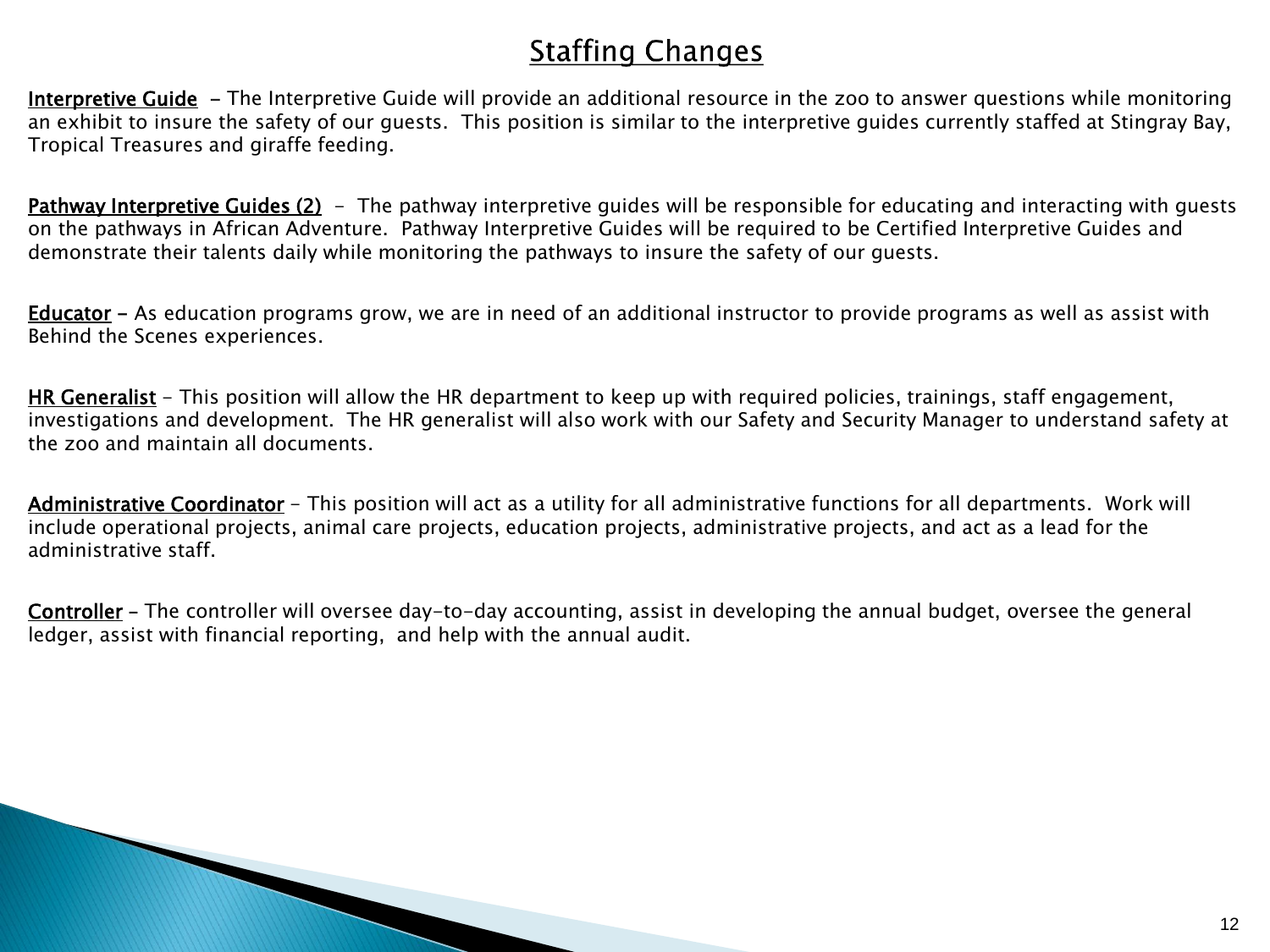## 2015 Measure Z Request

#### ◆ 2016 Measure Z Operating Support Request: (2015 request was \$4,500,120)

| \$3,036,016 |
|-------------|
| 353,984     |
|             |
| 360,000     |
| 500,000     |
|             |
| 120         |
| \$4,250,120 |
|             |
| 20,000      |
| 200         |
| 20,200      |
|             |

#### Projected 2016 Measure Z Funding (excluding interest):

|                                | 2016 FCZ                 |
|--------------------------------|--------------------------|
|                                | <b>Projected Revenue</b> |
| Capital                        | \$8,476,533              |
| Operating                      | \$4,238,204              |
| Administration                 | 259,484                  |
| <b>2016 Projected Proceeds</b> | \$12,794,221             |
|                                |                          |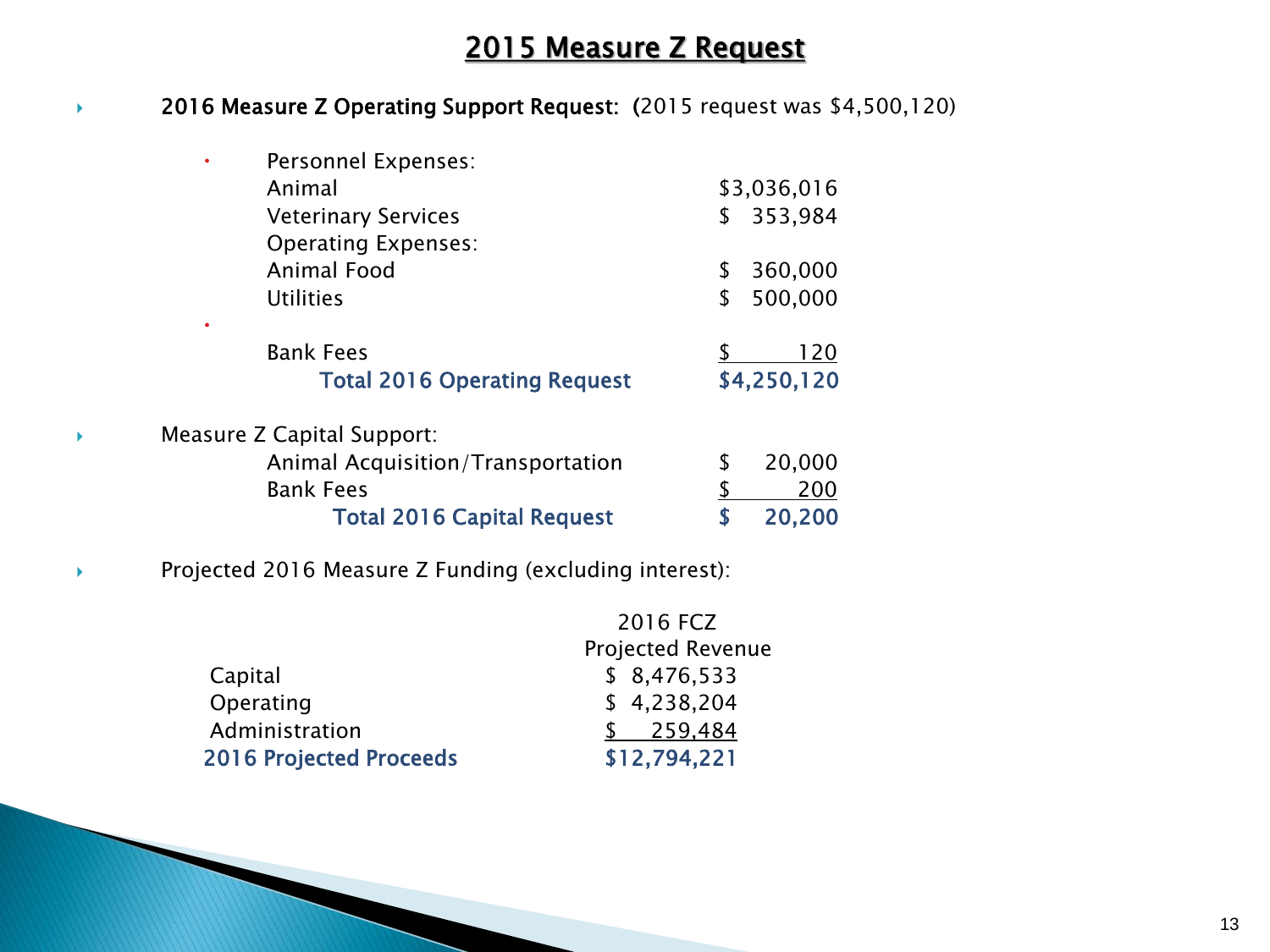## Measure Z continued

• 2016 Measure Z Operating Support Request:

| 2016 request:        | \$4,250,120 |
|----------------------|-------------|
| 2015 request:        | \$4,500,120 |
| Increase/(Decrease): | (\$250,000) |

Percent of 2016 operating budget: 33% Percent of 2015 operating budget: 43%

- 2015 Projected Measure Z Operating: Projected receipts to be collected - \$4,063,846 Projected total claims - \$4,416,460 Projected funds available – (\$352,614)
- 2014 Measure Z Operating recap: Receipts collected - \$4,063,849 Total claims - \$3,547,371 2014 funds available - \$516,478
- Measure Z operating fund surplus of approximately \$5.9 million as of 8/31/2015.

All figures based on Zoo's fiscal year (January – December).